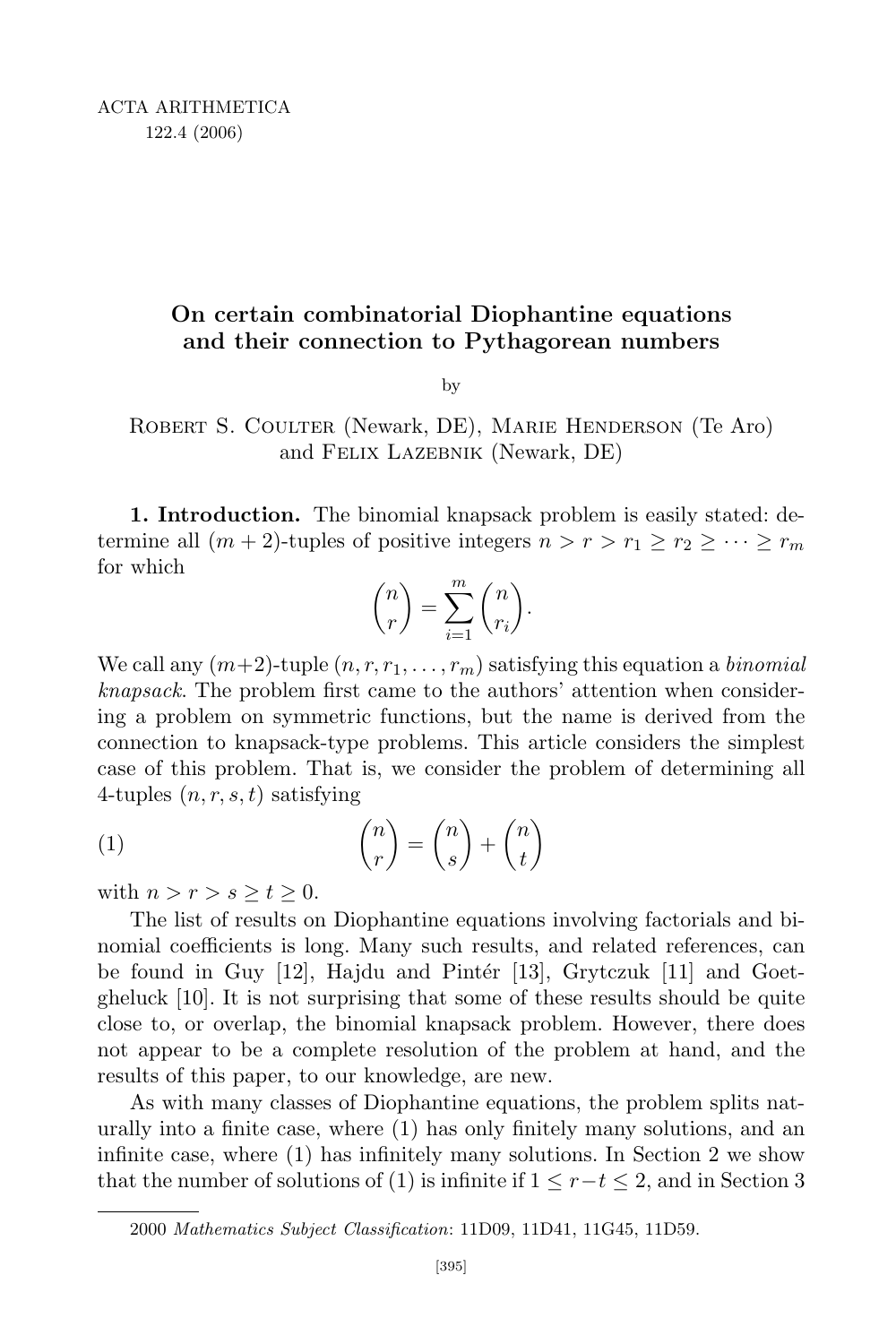we present a complete description of the solutions of (1) in these cases. In Section 4 we restrict ourselves to the case  $s = t$  with  $r-t \geq 3$ . We conjecture that in this case there can be only one or two solutions, with all such solutions described. In support of our conjecture, we show that, for  $s = t = r-3$ , the only solution is  $(n, r, t, t) = (8, 5, 2, 2)$ . The case  $s = t = r - 4$  was resolved by Cohn in [8]: the only solution of (1) is  $(n, r, t, t) = (11, 7, 3, 3)$ . One of our infinite cases is intimately related to Pythagorean numbers, that is, integers which represent areas of right triangles with integer sides. In the final section we use our results for this case to derive several results on Pythagorean numbers.

2. Separating the finite and infinite solution cases. In this section we show how the problem of determining all 4-tuples of binomial knapsacks splits into two distinct cases. The main techniques for proving finiteness of a solution set of Diophantine equations stem from the work of Runge [20] and Thue [26]. Many of these results can be found in the classical text of Mordell [19]. We are interested in integer points of curves  $F(x, y) = 0$  over  $\mathbb{Z}$ . The result best suited for our purposes is one by Davenport and Lewis.

LEMMA 2.1. Let  $f, g \in \mathbb{Z}[x, y]$  be polynomials of degree n and m, respectively. The equation  $f(x, y) = g(x, y)$  has only a finite number of integer solutions if  $n > 2$ ,  $m < n$  and f is an irreducible form.

This lemma appears as Theorem 22 on page 278 of [19] where it is also mentioned that it is a consequence of a result of Schinzel [21]. The attribution to Davenport and Lewis is made clear by Schinzel in [21] where he obtains the result as a corollary.

Set  $r - s = m$  and  $r - t = k$  with  $k \ge m > 0$ . For any non-negative integer c, define the polynomial  $f_c(x) \in \mathbb{Z}[x]$  by

$$
f_c(x) = \prod_{i=0}^{c-1} (x - i).
$$

It follows that a solution of (1) exists if and only if

$$
f_k(a) = f_m(r) f_{k-m}(a) + f_k(r),
$$

where  $a = n - t = n + k - r$ , or equivalently, if and only if

(2) 
$$
F_{k,m}(x,y) = f_k(x) - f_k(y) - f_m(y)f_{k-m}(x) = 0
$$

has a solution  $(x, y) \in \mathbb{Z} \times \mathbb{Z}$  with  $y \geq 1$ .

LEMMA 2.2. Let k, m be positive integers,  $k > m$  and  $k \geq 3$ . If the trinomial  $x^k - x^{k-m} - 1$  is irreducible over  $\mathbb{Q}$ , then (2) has only a finite number of integer solutions  $(x, y)$ .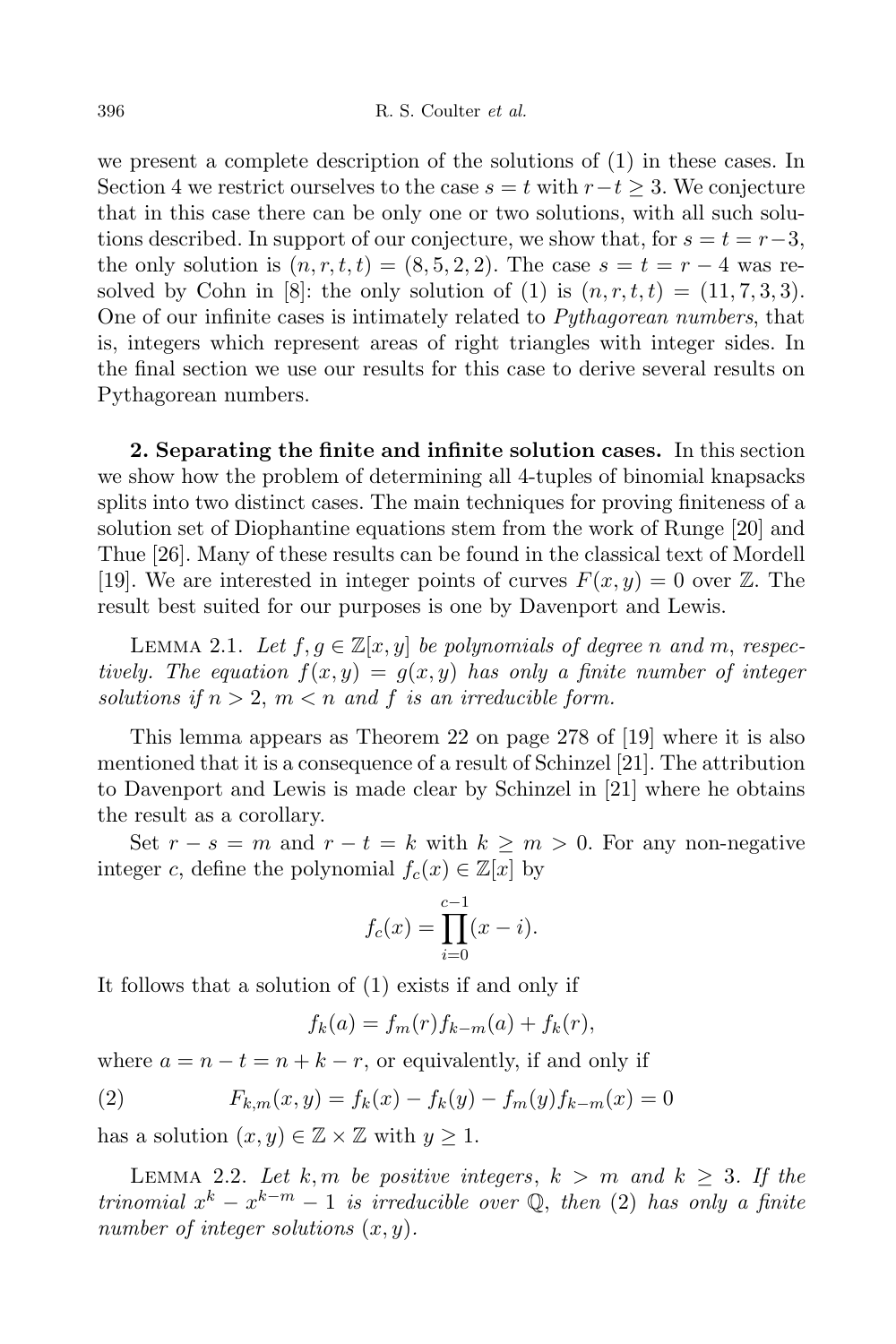Proof. Expanding each product in  $(2)$ , we can rewrite the equation as  $x^{k} - x^{k-m}y^{m} - y^{k} = g_{k}(x, y),$ 

where  $g_k$  is a polynomial of degree at most  $k-1$ . Since  $x^k - x^{k-m}y^m - y^k$  is homogeneous, it is irreducible over  $\mathbb Z$  if and only if the trinomial  $z^k - z^{k-m} - 1$ is. Applying Lemma 2.1 completes the proof.

The reducibility of trinomials over various fields has been a focal point of several papers. The general problem of determining whether a given trinomial  $x^n + ax^m + b$  is irreducible over a finite field remains open, even for  $\mathbb{F}_2$  and  $\mathbb{F}_3$  (see von zur Gathen [9] on the  $\mathbb{F}_3$  case). A more complete answer, due to Schinzel [22], exists for algebraic number fields and function fields in one variable. Many results deal with special cases, either in the characteristic of the field, or the form of the trinomial, or both. One of the most celebrated papers on the subject is by Swan [24] where, among other results, the number of irreducible factors of a trinomial  $x^n + x^m + 1$  over  $\mathbb{F}_2$ is studied. For a good exposition of Swan's paper and many additional details, see also Berlekamp [2, Section 6.6 and the problems at the end of Chapter 6]. For later related results see, for example, Mills and Zierler [17], Carlitz [7], Vishne [28], Loidreau [16], and Bluher [4]. For the reducibility of the trinomial  $x^k - x^{k-m} - 1$  over  $\mathbb{Q}$ , a complete description was obtained by Ljunggren [15] and Tverberg [27]. An application of Theorem 3 of [15] yields the following.

LEMMA 2.3. Let  $a > b$  be positive integers and  $f(x) = x^a - x^b - 1$ . Set  $d = (a, b), a_1 = a/d \pmod{6}$  and  $b_1 = b/d \pmod{6}$ . The trinomial  $f(x)$  is reducible over  $\mathbb Q$  if and only if  $(a_1, b_1) \in \{(1, 2), (5, 4)\}.$ 

Combining this result with Lemma 2.2, we obtain the following theorem.

THEOREM 2.4. Let k, m be integers satisfying  $k \geq m > 0$ . Set  $d =$  $(k, m), k_1 = k/d \pmod{6}$  and  $m_1 = m/d \pmod{6}$ . If  $k \geq 3$  and  $(k_1, m_1) \notin$  $\{(2, 1), (5, 4)\},\$  then the equation

$$
\binom{n}{r} = \binom{n}{r-m} + \binom{n}{r-k}
$$

has only finitely many solutions in n, r. If  $k \leq 2$ , then the equation has infinitely many solutions.

The case  $k \leq 2$  is covered in the next section. The case  $k \geq 3$  follows from the previous two lemmas.

CONJECTURE 2.5. With notation as above, there are only finitely many solutions to (1) in the case where  $k \geq 3$  and  $(k_1, m_1) \in \{(2, 1), (5, 4)\}.$ 

**3. The infinite solutions case.** Throughout this section  $r-t=k \leq 2$ . There are three possible 4-tuples which give binomial knapsacks under this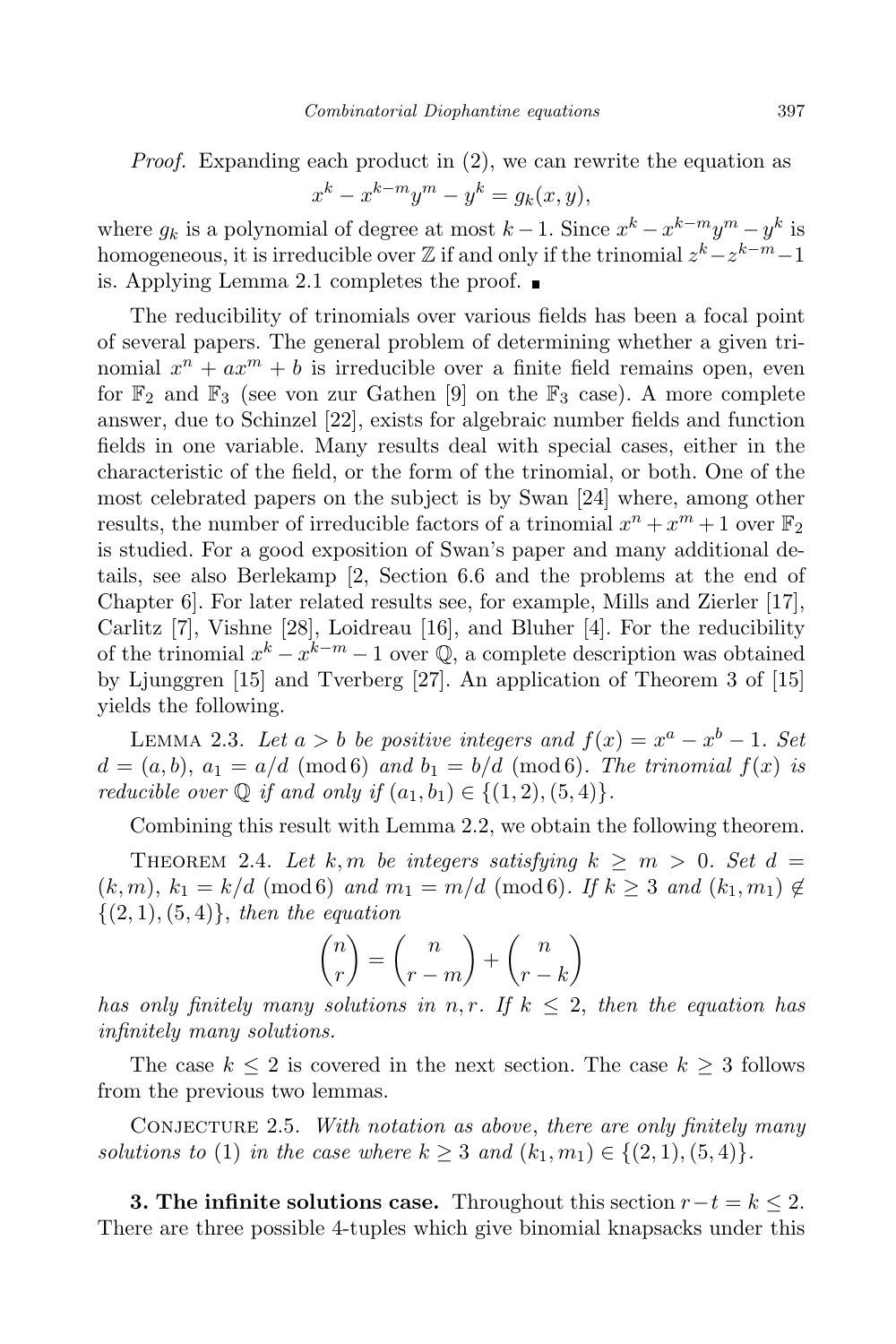restriction:  $(n, r, r - 1, r - 1), (n, r, r - 1, r - 2),$  and  $(n, r, r - 2, r - 2)$ . The first case is easily dealt with. The following theorem is easily established and is also mentioned in [10, Section 2].

THEOREM 3.1. For every positive integer  $r$ , a binomial knapsack of the form  $(n, r, r - 1, r - 1)$  exists if and only if  $n = 3r - 1$ .

The second and third cases both reduce to examples of Pell's equation with additional conditions. Since the methods involved are similar, we exhibit the method for one of the two cases, and simply state the results for the other case.

Consider the equation

$$
\binom{n}{r} = \binom{n}{r-1} + \binom{n}{r-2}.
$$

Expanding we obtain the equation

$$
n^2 + 3n(1 - r) + (r^2 - 4r + 2) = 0
$$

and using the quadratic formula yields

$$
2n = 3r - 3 \pm \sqrt{5r^2 - 2r + 1}.
$$

Now  $n > r$  and  $3r - 3 - \sqrt{5r^2 - 2r + 1} < 2r - 3$  for  $r \ge 1$ . It follows that we can only have  $2n = 3r - 3 + \sqrt{5r^2 - 2r + 1}$ .

It remains to establish when this equation yields integer solutions. If r is an integer such that  $5r^2 - 2r + 1$  is a perfect square, then  $3r - 3 +$  $\sqrt{5r^2 - 2r + 1}$  is always even, so we need only determine when  $5r^2 - 2r + 1$ is a perfect square.

THEOREM 3.2. The 4-tuple  $(n, r, r - 1, r - 2)$  is a binomial knapsack if and only if

$$
2n = 3r - 3 + \sqrt{5r^2 - 2r + 1}
$$

where r is any member of the sequence defined by  $r_1 = 6$ ,  $r_2 = 40$  and

(3) 
$$
r_{i+2} = 7r_{i+1} - r_i - 1.
$$

*Proof.* We first find the set of all positive  $r$  for which the Diophantine equation

$$
5r^2 - 2r + 1 = y^2
$$

has a solution. Solving with respect to  $r$ , we get

(4) 
$$
r = \frac{1 \pm \sqrt{5y^2 - 4}}{5} = \frac{1 \pm x}{5},
$$

where  $x = \sqrt{5y^2 - 4}$ . Hence r is a positive integer if and only if  $x =$  $\sqrt{5y^2-4}$  is a positive integer congruent to 4 modulo 5. So we need to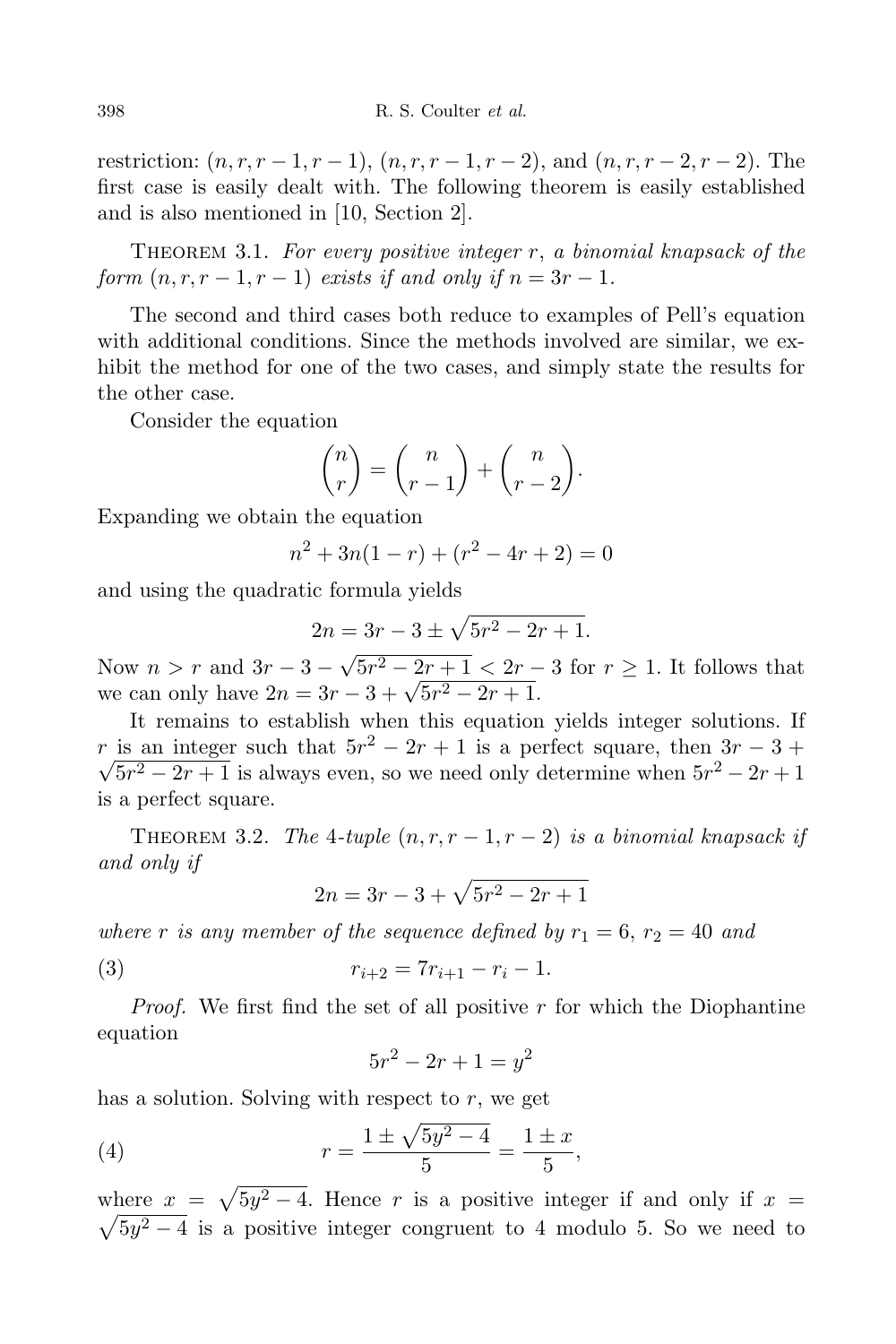find all positive integers  $x \equiv 4 \pmod{5}$  for which the Diophantine equation

(5) 
$$
x^2 - 5y^2 = -4
$$

has a solution. Finding the solutions to (5) is a non-trivial but well studied problem (see for example LeVeque [14, Theorem 8.7]), and there are classical methods for giving all solutions to this Pell-like equation in terms of recurrence sequences. We omit the details.

Similar methods can be employed to prove the following.

THEOREM 3.3. The 4-tuple  $(n, r, r - 2, r - 2)$  is a binomial knapsack if and only if

$$
2n = 2r - 3 + \sqrt{8r^2 - 8r + 1}
$$

where r is any member of the sequence defined by  $r_1 = 3$ ,  $r_2 = 15$  and

$$
r_{i+2} = 6r_{i+1} - r_i - 2.
$$

4. The finite solutions case with  $s = t$ . We now consider (1) with  $s = t$ . If we assume  $k = r - t \geq 3$ , then (1) has only finitely many solutions by Theorem 2.4.

The results of the last section for the cases  $k = 1$  and  $k = 2$  are also relevant in the current context. To begin, it follows from Theorem 3.1 that for any integer  $k \geq 3$ , we must always have one solution to

(6) 
$$
\binom{n}{r} = 2\binom{n}{r-k};
$$

namely  $n = 3k - 1$ ,  $r = 2k - 1$ . Also, any integer  $r > 3$  from the sequence in Theorem 3.3 generates a solution to (6) for

$$
k = \frac{1 - 2r + \sqrt{8r^2 - 8r + 1}}{2}.
$$

Set

$$
S_k = \{(x, y) \in \mathbb{Z} \times \mathbb{Z} \mid f_k(x) = 2f_k(y) \text{ and } x > y \ge k\}.
$$

We make the following conjecture:

CONJECTURE 4.1. Let  $k \geq 3$ . Then  $|S_k| = 1$ , unless

$$
k = \frac{1 - 2r + \sqrt{8r^2 - 8r + 1}}{2}
$$

for some integer  $r > 3$  of the sequence in Theorem 3.3, in which case  $|S_k| = 2.$ 

The case  $k = 4$  was established in [8]: the only solution to (6) with  $k = 4$ is  $n = 11$ ,  $r = 7$ . We now establish the conjecture for  $k = 3$ .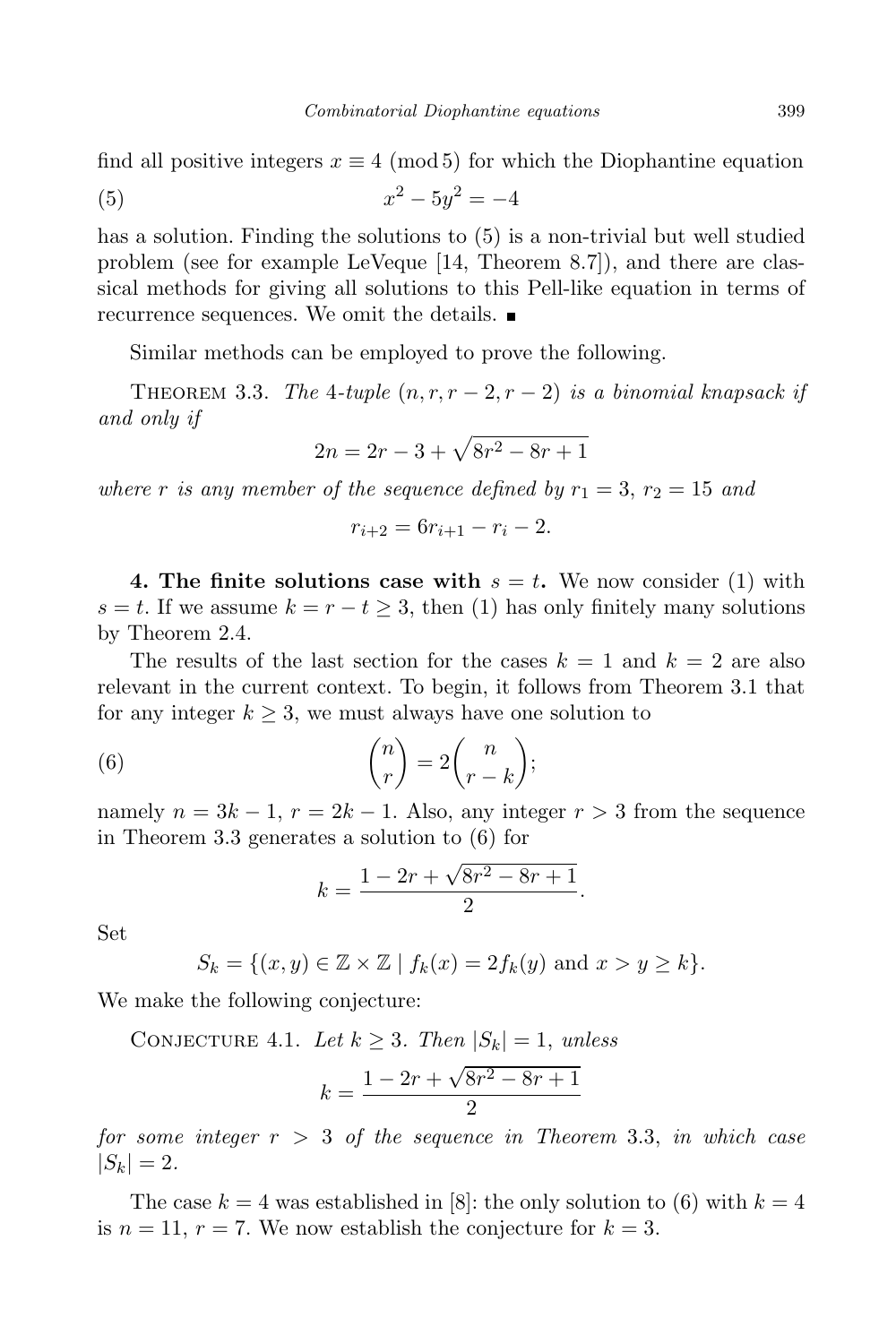,

THEOREM 4.2. The only integers  $n > r > 3$  which satisfy

(7) 
$$
\binom{n}{r} = 2\binom{n}{r-3}
$$

are  $n = 8$  and  $r = 5$ .

Proof. Expanding and simplifying we obtain

$$
(n-r+3)(n-r+2)(n-r+1) = 2r(r-1)(r-2).
$$

Set  $x = n-r+2$  and  $y = r-1$ , so that our equation becomes  $x^3-2y^3 = x-2y$ . If  $t = x - 2y$ , then this equation can be rewritten as  $(t + 2y)^3 - 2y^3 - t = 0$ or

(8) 
$$
6y^3 + 12ty^2 + 6t^2y + (t^3 - t) = 0.
$$

We will show that no solution to (8) exists for  $|t| > 3$ . Exhaustively checking for those solutions with  $|t| \leq 3$ , we see that there are precisely 11 solutions  $(t, y)$  of  $(8)$  under this restriction:

$$
(0,0), \quad (-3,1), \quad (-3,4), \quad (-2,1), \quad (-1,0), \quad (-1,1),
$$

$$
(3,-1), \quad (3,-4), \quad (2,-1), \quad (1,0), \quad (1,-1).
$$

Since  $(n, r) = (t + 3y - 1, y + 1)$  and  $r \ge 3$ , the only solution of (7) generated from this list is  $(n, r) = (8, 5)$ .

It remains to show that for  $|t| > 3$ , there are no solutions to (8). We note  $t^3 - t$  is divisible by 6 for all integers t. For any integers j, k with  $k \ge 2$ , we denote the k-order of j by  $\text{ord}_k(j)$ . That is,  $\text{ord}_k(j)$  is the largest power of k dividing j. We divide the problem with  $|t| \geq 4$  into three cases:  $(t, 6) = 1$ ; ord<sub>w</sub>(t)  $\geq$  2, where  $w = 2$  or 3; and  $t = ct_1$ , where  $c = 2$ , 3, or 6, and  $(t_1, 6) = 1.$ 

Firstly, suppose  $|t| \geq 4$  and  $(t, 6) = 1$ . In this case t must be divisible by a prime  $p \geq 5$ . Set  $a = \text{ord}_p(t)$  and  $b = \text{ord}_p(y)$ . Note  $a = \text{ord}_p(t^3 - t)$ . Since t divides  $y^3$ , we must have  $a \leq 3b$ . If  $a < 3b$ , then reducing both sides of (8) by  $p^a$ , we obtain a contradiction: the resulting equation cannot be solved modulo p. So  $a = 3b$  and  $t = l^3$  for some integer  $l \ge p \ge 5$  with  $(l, 6) = 1$ . Hence  $y = ml$  for some integer m. We must have  $(m, l) = 1$ , as otherwise reducing both sides of  $(8)$  by t gives a contradiction: the resulting equation cannot be solved modulo  $(m, l)$ . Substituting  $y = ml$  into  $(8)$ , then reducing by  $l^3$  and setting  $s = l^2$ , gives

(9) 
$$
f(m,s) = 6m^3 + 12m^2s + 6ms^2 + s^3 = 1.
$$

The binary cubic form  $f(m, s)$  in (9) is irreducible over  $\mathbb{Z}$ . This follows, for instance, by an application of Eisenstein's criterion using the prime 2 in the ring  $\mathbb{Z}[m][s]$ . We have thus reduced our equation to a Thue-type equation. Efficient methods exist for finding all solutions for such an equation; see Bilu and Hanrot [3] for example. The Magma algebra package, [6], immediately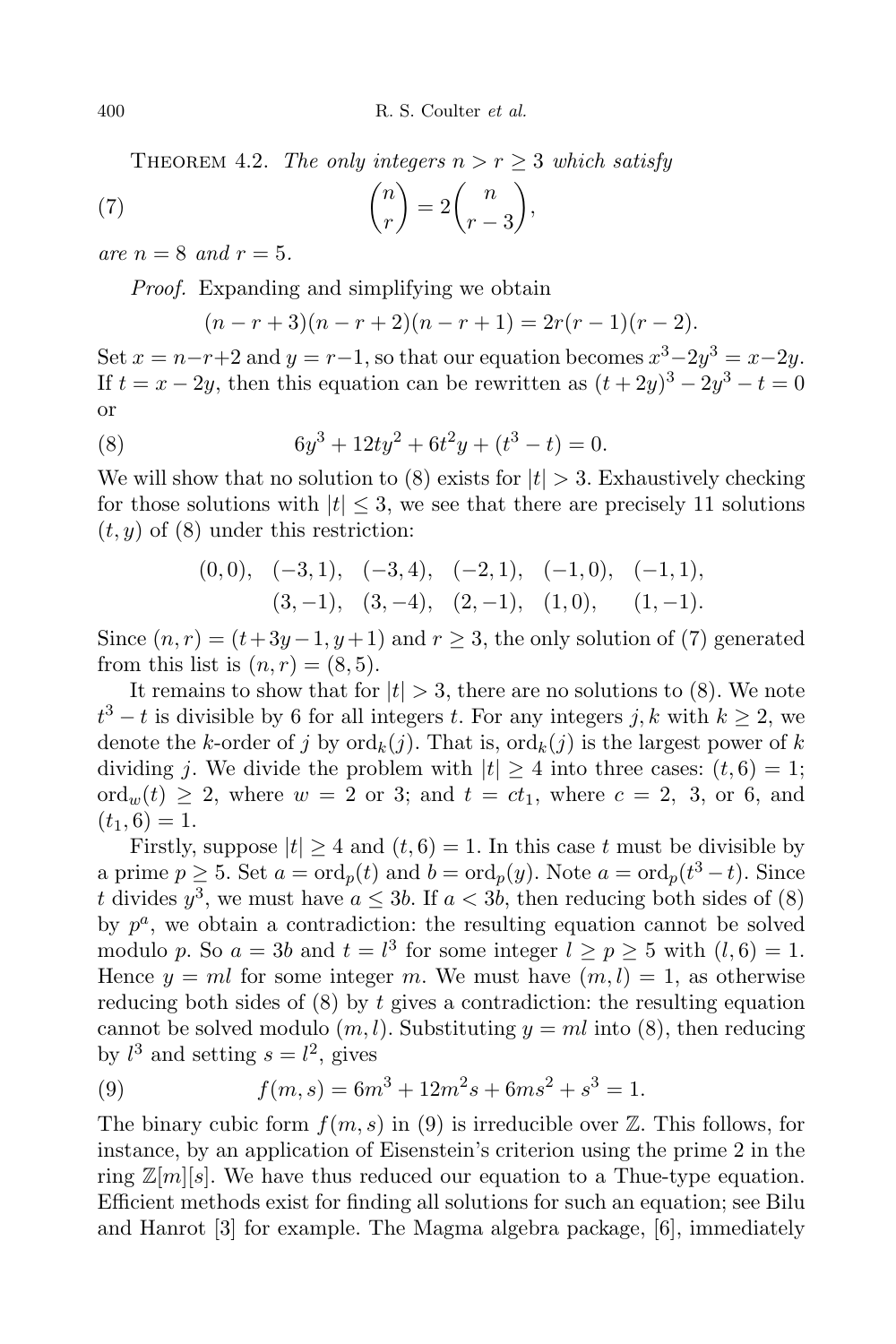yields the solutions  $(m, s) = (0, 1)$  and  $(m, s) = (-1, 1)$  for this equation. In either case we get  $l^{2b} = 1$ , contradicting the condition  $l \ge p \ge 5$ . (The computational results were checked using the Maple package, which uses a different algorithm, and an effective bound of  $10^{42415}$  for the maximal absolute value of m in the solutions  $(m, s)$  of  $(9)$ . This bound was calculated using the results of Walsh [29].)

Now suppose  $|t| > 4$  and  $\text{ord}_w(t) > 2$ , where  $w = 2$  or 3. In this case we see that w divides y. Reducing (8) by  $w^{\text{ord}_w(t)}$ , we obtain a contradiction: the resulting equation cannot be solved modulo  $w$ .

Finally, suppose  $|t| \ge 4$  and  $t = ct_1$ , where  $c = 2$ , 3, or 6, and  $(t_1, 6) = 1$ . For each of these values of  $t$ , an argument similar to the one used in the first case gives  $t = 6$ , or  $t = c^3$ , where  $l \geq 5$  and  $(l, 6) = 1$ . Continuing as in the first case, we again end without a solution of (8).

We have exhausted all the possibilities and the proof is complete.  $\blacksquare$ 

The proof just given reduces the equation  $x^3 - 2y^3 = x - 2y$  to a more complicated appearing Thue-type equation, and then uses an algebra package to determine all solutions. Given the simple form of the original, this might appear somewhat puzzling to the reader. The reason we proceeded this way is as follows. Many results on Diophantine equations of the form  $F(x) = G(y)$  give bounds on the maximal absolute value of either x or y for those cases where the equation is known to have a finite number of solutions. Unfortunately, these bounds are generally very large. One of the best bounds is given by Tengely [25]. However, the result requires both  $F$  and  $G$ to be monic, and so cannot be applied to our situation. As noted by the referee, the equation under consideration is an elliptic equation. Theory for solving such equations is well established and developed, see the article by Stroeker and de Weger [23], and it could also be used to solve our equation.

5. Connections to Pythagorean numbers. Recall that a  $Pythagor$ ean triangle is a right triangle with all sides of integer length. A Pythagorean triangle is called primitive if the side lengths are relatively prime. A Pythagorean number is an integer which represents the area of a Pythagorean triangle. A primitive Pythagorean number is an integer which represents the area of a primitive Pythagorean triangle. This is equivalent to the weaker requirement that at least one pair of the side lengths is relatively prime. In Theorems 3 and 4 of [18], Mohanty and Mohanty showed that there are infinitely many primitive Pythagorean numbers which are the products of three consecutive integers, and asked the question about the existence of infinitely many primitive Pythagorean numbers that are the products of two consecutive integers. They answered the question by giving an explicit construction, derived from their results on products of three consecutive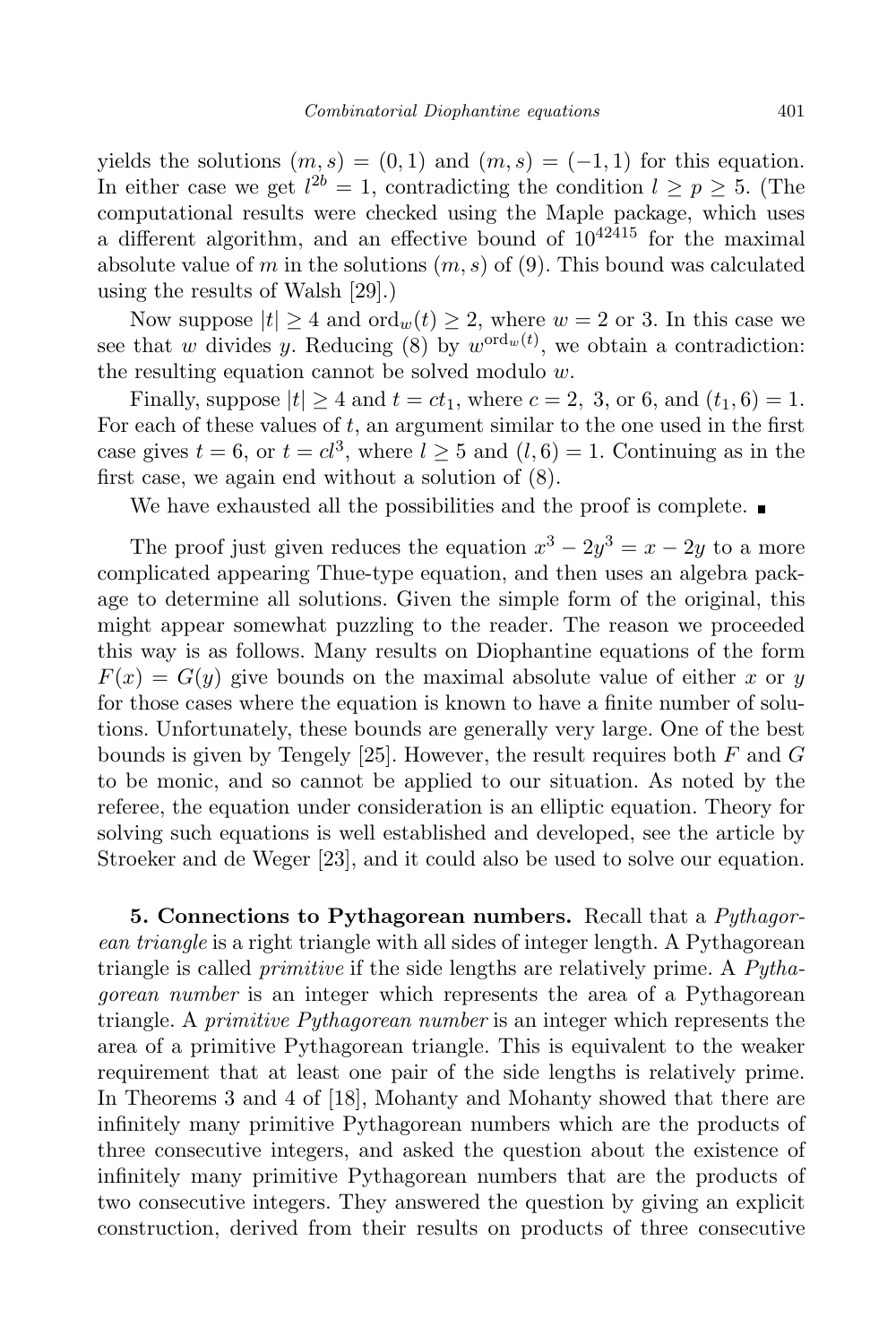integers and using several properties of Fibonacci numbers. They also gave two essentially different explicit constructions of infinite sequences of nonprimitive Pythagorean numbers that are the products of two consecutive integers.

One goal in this section is to show that these results (but for different sequences) follow immediately from our proof of Theorem 3.2. These sequences are more natural in the following sense: to find a Pythagorean number  $r(r-1)$ , one may attempt to construct Pythagorean triangles with legs of length  $r - 1$  and  $2r$ , or r and  $2(r - 1)$ . Another goal of this section is to generalise these results to Pythagorean numbers of the form  $r(r - k)$ .

Indeed, consider the right triangle with legs of length  $r - 1$  and  $2r$ , and hypotenuse of length  $y$ , so that

$$
5r^2 - 2r + 1 = y^2.
$$

In the proof of Theorem 3.2 we established that the triangle is Pythagorean if and only if  $r = r_i$ ,  $i \geq 1$ , and the sequence  $\{r_i\}$  is defined by the recurrence (3). These triangles yield the Pythagorean numbers  $r_i(r_i - 1)$ . If  $r_i$  is even, the numbers  $r_i - 1$  and  $2r_i$  are relatively prime, which implies that  $r_i(r_i - 1)$  is a primitive Pythagorean number. Finally, we observe that infinitely many members of  $\{r_i\}$  are even:  $r_i$  is even if and only if  $i \neq 0$ (mod 3).

In light of the above argument, it is also natural to consider Pythagorean triangles with legs of length r and  $2(r-1)$ , since their areas are the Pythagorean numbers  $r(r-1)$ . Denoting the length of the hypotenuse by y, we get the Diophantine equation  $5r^2 - 8r + 4 = y^2$ . Note that

$$
5r^2 - 8r + 4 = 5(1 - r)^2 - 2(1 - r) + 1.
$$

This reduces the problem to the one we dealt with in Theorem 3.2. We leave the details to the reader and summarise our results in the following statement.

THEOREM 5.1. The integer  $r(r-1)$  is a Pythagorean number obtained from a right triangle with legs of length  $r-1$  and  $2r$  if and only if r is a member of the sequence defined by  $r_1 = 6$ ,  $r_2 = 40$  and

$$
r_{i+2} = 7r_{i+1} - r_i - 1.
$$

For this sequence,  $r_i$  is even if and only if  $i \not\equiv 0 \pmod{3}$ , and all such terms give rise to primitive Pythagorean numbers.

The integer  $r(r-1)$  is a Pythagorean number obtained from a right triangle with legs of length r and  $2(r-1)$  if and only if r is a member of the sequence defined by  $r_1 = 3, r_2 = 15$  and

$$
r_{i+2} = 6r_{i+1} - r_i - 2.
$$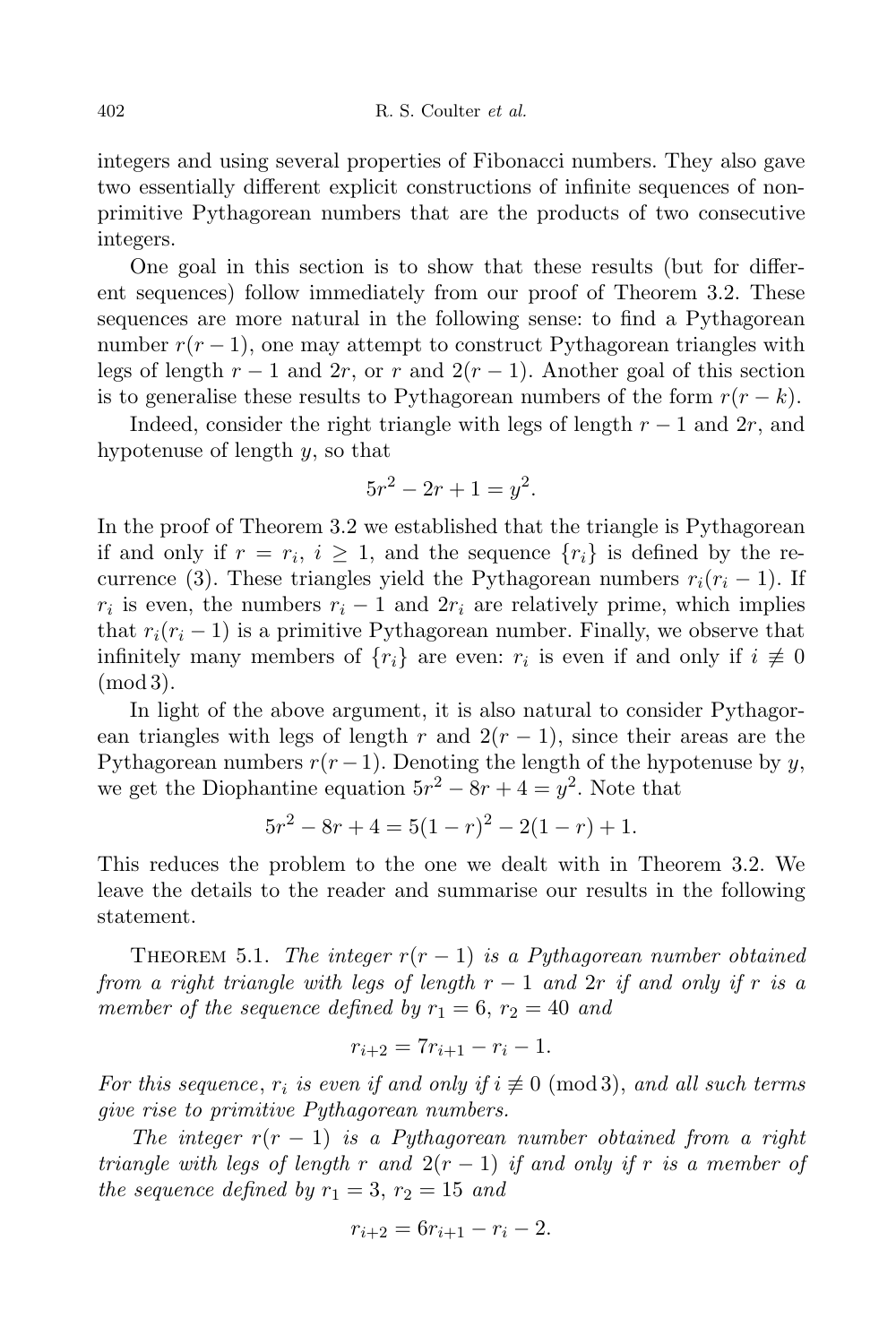For this sequence,  $r_i$  is odd if and only if  $i \not\equiv 2 \pmod{3}$  and all such terms give rise to primitive Pythagorean numbers.

We now consider the following generalisation of the question asked in  $[21]$ , namely, for a given positive integer k, are there infinitely many Pythagorean numbers of the form  $r(r - k)$ ? An obvious solution is to consider the Pythagorean triangles with legs of length  $r' - 1$  and  $2r'$ , or  $r'$  and  $2(r' - 1)$ , and to take similar triangles with coefficient of similarity k, i.e.,  $r = kr'$ . It turns out that for some  $k$ , all Pythagorean triangles with legs of length  $r - k$  and  $2r$ , or r and  $2(r - k)$ , can be obtained this way.

For a positive integer d, let

$$
dP_k = \{ (dr, dy) \mid (2r)^2 + (r - k)^2 = y^2, r, y \in \mathbb{N} \},
$$
  

$$
dQ_k = \{ (dr, dy) \mid (2(r - k))^2 + r^2 = y^2, r, y \in \mathbb{N} \}.
$$

We write  $P_k$  and  $Q_k$  for  $1P_k$  and  $1Q_k$ , respectively. It is easy to check that, for every divisor  $k'$  of k, we have

$$
k'P_{k/k'} \subseteq P_k, \quad k'Q_{k/k'} \subseteq Q_k.
$$

The following theorem describes these relations completely.

THEOREM 5.2. Let  $k_1, k_2$  be positive integers, and let  $k = k_1 k_2$ . Then  $P_k = k_2 P_{k_1}$  and  $Q_k = k_2 Q_{k_1}$  if and only if  $k_2$  has no prime factor congruent  $to \pm 1 \pmod{10}$ .

*Proof.* Substituting  $k-r$  for r in  $(2r)^2 + (r-k)^2$ , we obtain  $(2(r-k))^2 + r^2$ . This reduces the statement for  $Q_k$  to the one for  $P_k$ , and so, in what follows we concentrate only on the latter.

Since  $k_2P_{k_1} \subseteq P_k$  for every divisor  $k_2$  of k, we first must show that every Pythagorean triangle with legs of length  $r - k$  and  $2r$  is similar to a Pythagorean triangle with legs of length  $r/k_2 - k_1$  and  $2r/k_2$  with the coefficient of similarity  $k_2$ . This is equivalent to saying that every solution of

$$
(r-k)^2 + (2r)^2 = 5r^2 - 2rk + k^2 = y^2
$$

can be obtained from a solution of

$$
(r/k_2 - k_1)^2 + (2r/k_2)^2 = 5(r/k_2)^2 - 2k_1r/k_2 + k_1^2 = (y/k_2)^2
$$

by multiplying the latter by  $k_2$ . For these Diophantine equations, quadratic in r or  $r/k_2$ , to have a solution, their discriminants must be squares. Therefore the last statement is equivalent to saying that every solution of

(10) 
$$
x^2 - 5y^2 = -4k^2
$$

is obtained from a solution of

(11) 
$$
x'^2 - 5y'^2 = -4k_1^2
$$

by multiplying both  $x'$  and  $y'$  by  $k_2$ .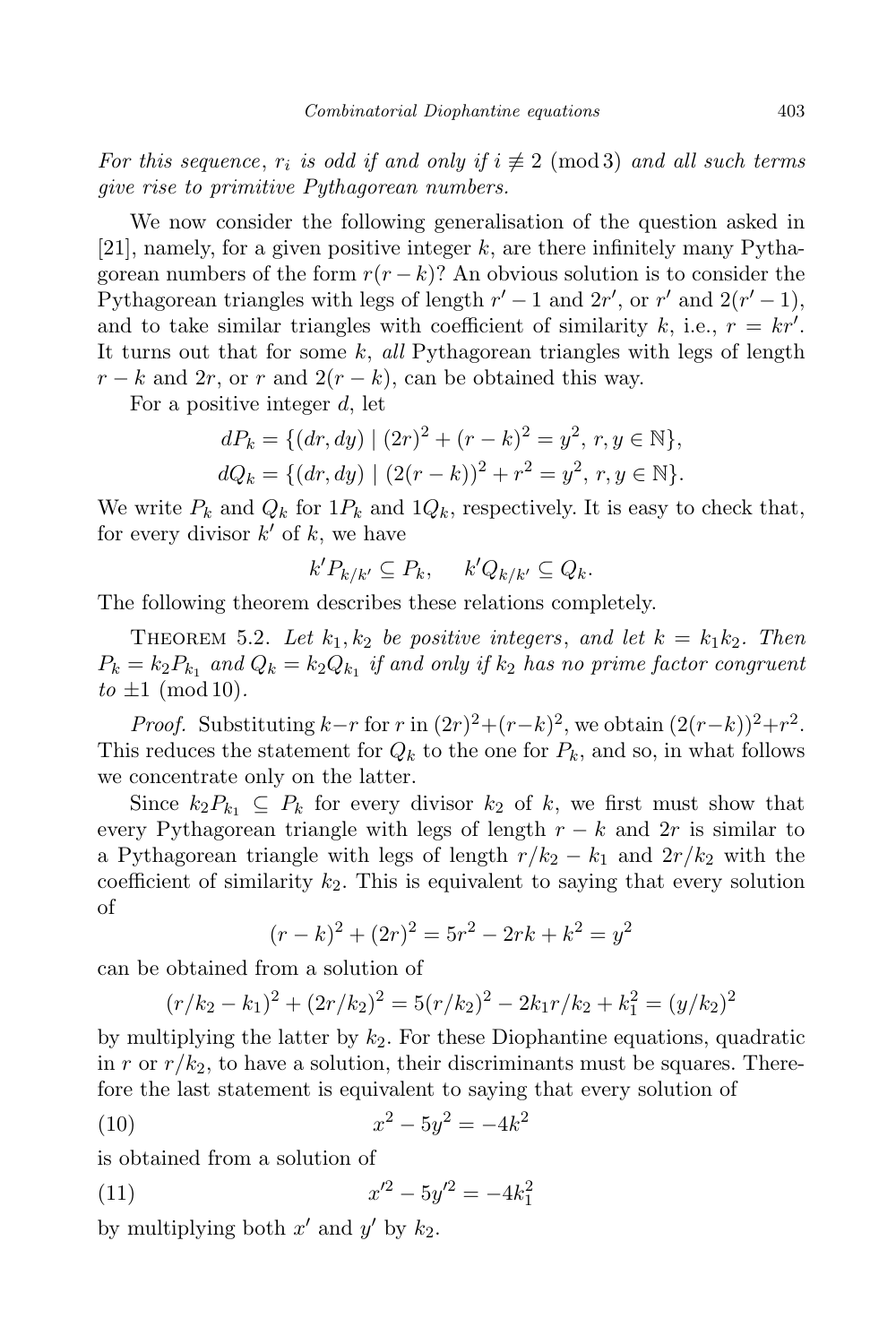Let  $(x, y)$  be a solution of (10), and p be a prime divisor of  $k_2$ . If  $p = 2$ , then  $x^2 - 5y^2 \equiv 0 \pmod{16}$  if and only if both x and y are even, which can be checked by a direct computation. Hence p divides both x and y. If  $p = 5$ , then  $x^2 - 5y^2 \equiv 0 \pmod{25}$ . This implies that 5 divides  $x^2$ , and hence p divides both  $x$  and  $y$  again.

Now suppose  $p \neq 2, 5$ . Consider the ring  $R = \mathbb{Z}[\omega]$  of algebraic integers where  $\omega = (1 + \sqrt{5})/2$ . With respect to the usual norm, R is a Euclidean domain; see, for example, Baker [1, Chapter 7, Section 5] for a short proof. Hence it is a unique factorization domain and there is no distinction between irreducibles and primes in  $R$ . The prime decompositions of rational integers in this ring, as well as in other rings of algebraic integers of fields  $\mathbb{Q}(\sqrt{D})$ ,  $D \in \mathbb{Z}$ , is well understood (see Borevich and Shafarevich [5, Chapter 8, Section 1.

The discriminant of the binary form  $x^2 - 5y^2$  is 20 and since our prime p does not divide 20, it does not ramify in R. So it remains prime in R if and only if

$$
\left(\frac{20}{p}\right) = \left(\frac{5}{p}\right) = \left(\frac{p}{5}\right) = -1.
$$

Note that the last condition is equivalent to the prime p satisfying  $p \equiv \pm 3$ (mod 10).

If  $p \equiv \pm 3 \pmod{10}$ , then since  $p^2$  divides  $(x - y\sqrt{5})(x + y\sqrt{5})$ , it follows that p divides one of the factors, say the first. Hence  $x - y\sqrt{5} = p(u + v\omega)$ for some integers 2u and 2v. So p (being odd) divides both x and y. We have therefore shown that every prime divisor  $p$  of k which is 2, 5, or congruent to  $\pm 3 \pmod{10}$  satisfies  $pP_{k/p} = P_k$ . This implies  $k_2P_{k_1} = P_k$ .

To complete the proof of the theorem, we must show that if  $p$  is a prime divisor of  $k_2$  such that  $\left(\frac{p}{5}\right)$  $(\frac{p}{5}) = 1$ , then  $k_2 P_{k_1} \neq P_k$ . We do this by showing that for such p there exists a solution  $(x, y)$  of (10) with  $(p, x) = (p, y) = 1$ .

Let  $k = K_1K_2$ , where now  $K_2$  is the product of all prime divisors of k which are 2, 5, or congruent to  $\pm 3 \pmod{10}$ , and  $K_1$  is the product of all prime divisors of k congruent to  $\pm 1 \pmod{10}$ .

We now invoke the following result on representation of integers by binary quadratic forms: a number  $n$  is represented by some binary quadratic form f of discriminant d, that is,  $n = f(x, y)$  with  $(x, y) = 1$ , if and only if d is a quadratic residue modulo  $4n$  (see [1, Chapter 5, Section 3]). We now apply this result with  $d = 20$  and  $n = -4K_1^2$ . Note that 20 is a quadratic residue modulo  $-16K_1^2$  if and only if 5 is a quadratic residue modulo  $4K_1^2$ . Since

$$
\left(\frac{5}{4}\right) = 1 \quad \text{and} \quad \left(\frac{5}{K_1^2}\right) = \left(\frac{K_1^2}{5}\right) = 1,
$$

it follows that 5 is a quadratic residue modulo  $4K_1^2$ . As the discriminant of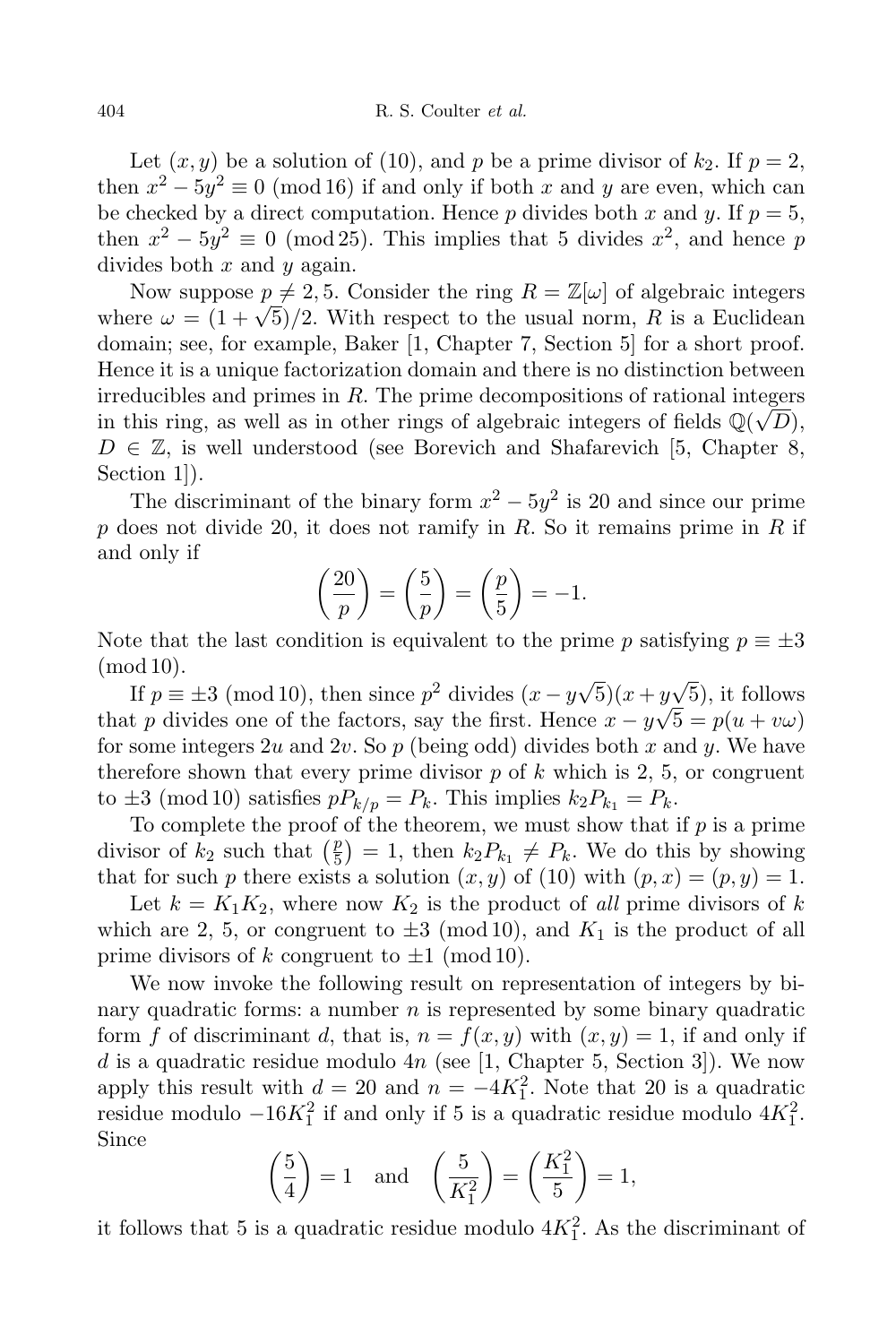$x^2 - 5y^2$  is 20 and the class number  $h(\sqrt{5}) = 1$  (see [5, p. 481]), the equation  $x^2 - 5y^2 = -4K_1^2$  has an integer solution  $(x, y)$  with x and y being relatively prime. Since  $P_k = K_2 P_{K_1}$ , and  $K_2$  is not divisible by p, we have therefore established the existence of a solution  $(x, y)$  of (10) with  $(p, x) = (p, y) = 1$ .

Note that for  $k = 1$ , we get (5) from the proof of Theorem 3.2. Hence we have the following corollary.

COROLLARY 5.3. Let k be any positive integer. Then  $P_k = kP_1$  and  $Q_k = kQ_1$  if and only if k has no prime factor congruent to  $\pm 1 \pmod{10}$ .

Acknowledgements. The authors wish to thank Szabolcs Tengely for useful discussions on topics related to this paper and bringing the article [13] to our attention, and Claus Fieker for a detailed explanation of the algorithmic methods used by the Magma algebra package to solve Thue equations. We also wish to thank the anonymous referee whose thoughtful suggestions helped to improve our original presentation.

## References

- [1] A. Baker, A Concise Introduction to the Theory of Numbers, Cambridge Univ. Press, Cambridge, 1984.
- [2] E. R. Berlekamp, Algebraic Coding Theory, McGraw-Hill, New York, 1968.
- [3] Y. Bilu and G. Hanrot, Solving Thue equations of high degree, J. Number Theory 60 (1996), 373–392.
- [4] A. W. Bluher, A Swan-like theorem, Finite Fields Appl. 12 (2006), 128–138.
- [5] Z. I. Borevich and I. R. Shafarevich, Theory of Numbers, 2nd ed., Nauka, Moscow, 1972 (in Russian).
- [6] W. Bosma, J. Cannon and C. Playoust, The Magma algebra system I: The user language, J. Symbolic Comput. 24 (1997), 235–265.
- [7] L. Carlitz, Factorization of a special polynomial over a finite field, Pacific J. Math. 32 (1970), 603–614.
- [8] J. H. E. Cohn, The Diophantine equation  $Y(Y + 1)(Y + 2)(Y + 3) = 2X(X + 1) \times$  $(X + 2)(X + 3)$ , ibid. 37 (1971), 331–335.
- [9] J. von zur Gathen, Irreducible trinomials over finite fields, Math. Comp. 72 (2003), 1987–2000.
- [10] P. Goetgheluck, *Infinite families of solutions of the equation*  $\binom{n}{k} = 2\binom{a}{b}$ , ibid. 67 (1998), 1727–1733.
- [11] A. Grytczuk, On a conjecture of Erdős on binomial coefficients, Studia Sci. Math. Hungar. 29 (1994), 241–244.
- [12] R. K. Guy, Unsolved Problems in Number Theory, 3rd ed., Problem Books in Math., Springer, New York, 2004.
- [13] L. Hajdu and A. Pintér, *Combinatorial Diophantine equations*, Publ. Math. Debrecen 56 (2000), 391–403.
- [14] W. J. LeVeque, Topics in Number Theory, Vol. 1, Addison-Wesley, Reading, MA, 1956.
- [15] W. Ljunggren, On the irreducibility of certain trinomials and quadrinomials, Math. Scand. 8 (1960), 65–70.